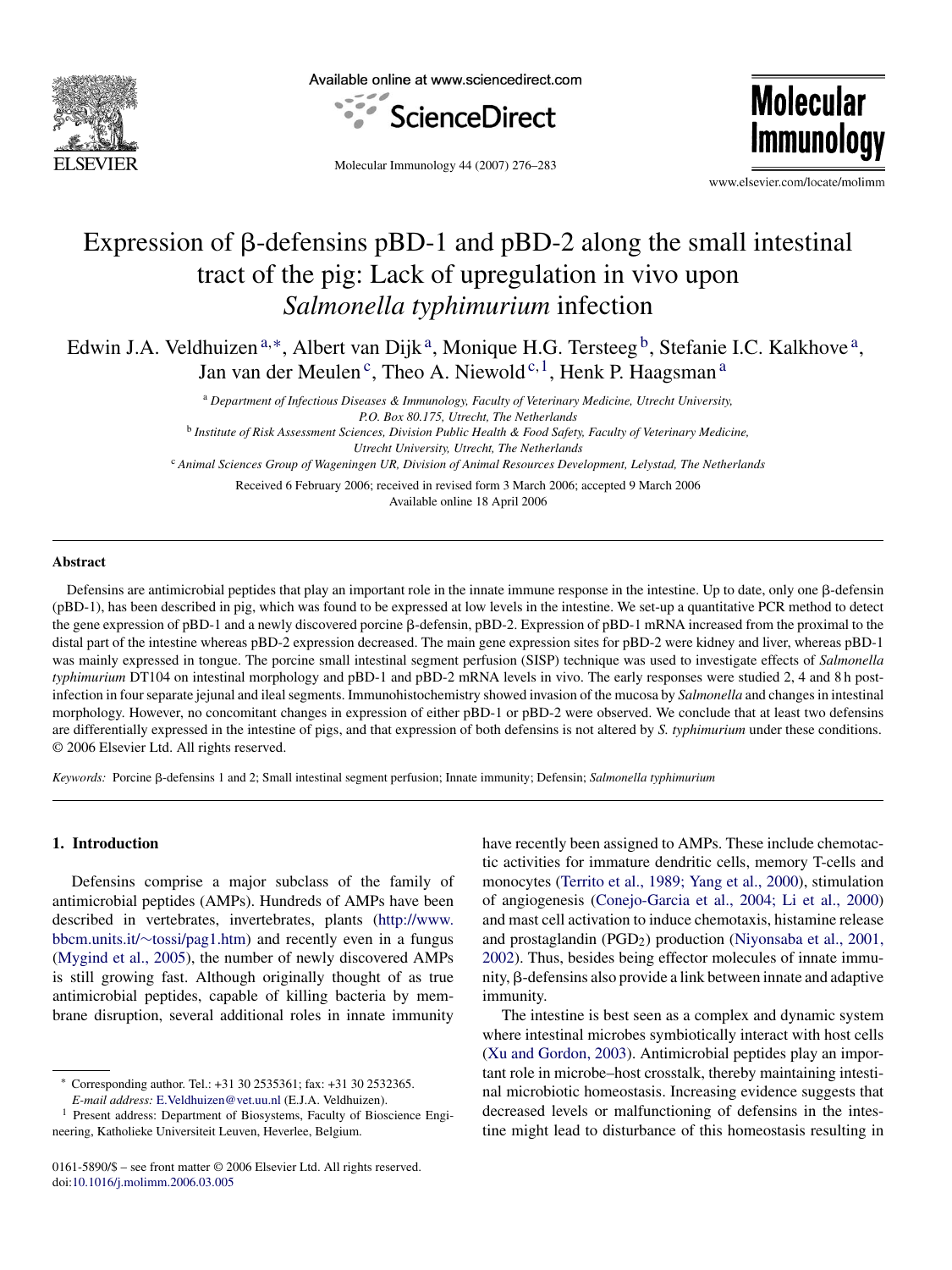intestinal diseases such as Crohn's disease and ulcerative colitis in human ([Wehkamp et al., 2005a,b\).](#page-7-0) Furthermore, an upregulation of intestinal defensins is observed as an early response to bacterial infections of the intestine [\(Zilbauer et al., 2005\).](#page-7-0)

In pig, only one  $\beta$ -defensin, porcine defensin 1 (pBD-1) has been described up to date [\(Zhang et al., 1999\).](#page-7-0) This defensin was found primarily in tongue mucosa but low mRNA levels were also found in other epithelial tissues including the intestine. Based on sequence homology of the cysteine residues, three other  $\beta$ -defensin mRNA sequences have been discovered in porcine Expressed Sequence Tags databases and have been assigned pBD-2-4 (GenBank<sup>TM</sup>: AY506573, AY4605575 and AY4605576). Of these  $\beta$ -defensins, no data on structure, expression pattern or biological activity has been described to date.

pBD-1 is thought of as a constitutively expressed AMP, contrary to other inducible  $\beta$ -defensins, such as human  $\beta$ -defensins 2 and 3 ([Harder et al., 2001; Liu et al., 1998\),](#page-6-0) tracheal antimicrobial peptide (TAP) [\(Diamond et al., 1996\)](#page-6-0) or bovine epithelial beta defensin (EBD) ([Tarver et al., 1998\).](#page-7-0) This is mainly based on in vitro experiments where no induction of pBD-1 could be observed in tongue epithelial cells upon infection with *Salmonella typhimurium* ([Zhang et al., 1999\).](#page-7-0) However, in other tissues, where lower levels of pBD-1 are observed, pBD-1 levels may be regulated by pathogenic bacteria. Especially in the intestine, a constitutive high expression of defensin (or other AMP) molecules could be undesirable because of the impact on the beneficial commensal bacteria in the intestinal microflora ([Finlay and Hancock, 2004\).](#page-6-0)

*Salmonella enterica* serovar *typhimurium* (hereafter *S. typhimurium*) is an important intestinal pathogen that causes several diseases in animals and humans. In pigs, it is mainly associated to enterocolitis, a disease very similar to gastroenteritis in humans ([Darwin and Miller, 1999\).](#page-6-0) *S. typhimurium* phagetype DT104, that is isolated with increasing frequency in clinical isolates, causes an additional public health threat because of its antibiotic resistance ([Akkina et al., 1999\).](#page-6-0) The effect of *S. typhimurium* on the regulation of antimicrobial peptides is slowly emerging. Recently, an eight-fold increase in pBD-1 mRNA expression was observed upon *S. typhimurium* infection in the porcine intestinal cell line IPEC J2 ([Sang et](#page-7-0) [al., 2005\),](#page-7-0) also showing for the first time that upregulation of pBD-1 is indeed possible. In addition, *S. typhimurium* (or structural proteins of *S. typhimurium*) have been shown to upregulate expression of human  $\beta$ -defensins in vitro [\(Ogushi et al., 2001\)](#page-7-0) and in vivo ([O'Neil et al., 1999\).](#page-7-0) These findings, and the fact that pBD-1 has been shown to possess antimicrobial activity against *S. typhimurium* in vitro [\(Shi et al., 1999\),](#page-7-0) indicate a potential role for defensin upregulation in the intestine upon *S. typhimurium* infection as part of the total innate immune response.

In the present study, we describe the gene expression within the intestine and the tissue distribution for pBD-1 and the newly discovered  $\beta$ -defensin, pBD-2, mRNA. In addition, the effect of *S. typhimurium* DT104 infection on intestinal morphology and the early transcriptional pBD-1 and pBD-2 response (0–8 h) of pig intestinal mucosa is investigated using the small intestinal segment perfusion (SISP) technique.

## **2. Materials and methods**

#### *2.1. Materials*

Double dye probes, primers and the one-step qPCR kit were purchased from Eurogentec, Belgium. All chemicals were of analytical grade.

#### *2.2. Methods*

Total cellular RNA was isolated from tissue by disruption of 100  $\mu$ g tissue in 1.2 ml TRIzol® (Invitrogen Life Technologies) using Magnalyzer Beads (Roche Diagnostics GmbH, Germany). RNA isolation was performed as recommended by the supplier with an additional wash step with ice-cold 75% ethanol to remove the final traces of organic solvents. Purity and quality of the RNA extracts was checked on 1% agarose gels and using UV absorption at 260 nm/280 nm.

#### *2.3. Animals*

Crossbred (Yorkshire  $\times$  Dutch Landrace) piglets between 28 and 35 days of age were used for the experiments. Prior to onset of the study, all pigs were determined to be free of culturable *Salmonellae* organisms in fecal samples, and no obvious clinical signs of enteric disease were observed throughout the course of the study. The animal experiment was approved by the local Animal Ethics Commission in accordance with the Dutch Law on Animal Experimentation.

## *2.4. Bacterial strain*

The *S. typhimurium* strain used was isolated from a diseased pig, calf and child on a Dutch farm [\(Hendriksen et al.,](#page-6-0) [2004\).](#page-6-0) All three isolates were indistinguishable by phenotypic and genotypic methods, and were typed as *S. typhimurium* DT104 (a kind gift by Dr. Engeline van Duijkeren, Veterinary Microbiologic Diagnostic Centre, Utrecht University, The Netherlands).

# *2.5. Gene expression pattern of pBD-1 and pBD-2 in the intestine*

From the intestine of five healthy 30-day-old piglets, eleven samples were taken along the duodenum (two samples), jejunum (six samples) and ileum (three samples). The distance between segments was 30 cm in the duodenum, 1.3 m in the jejunum and 60 cm in the ileum.

#### *2.6. Small intestinal segment perfusion*

The SISP was performed essentially as described by [Nabuurs](#page-7-0) [et al. \(1993\).](#page-7-0) Briefly, four pigs were sedated with 0.1 ml azaperone (Stressnil)/kg bodyweight; after 15 min, inhalation anaesthesia was performed with a gas mixture of 39% oxygen, 58% nitrous oxide and an initial 3% isoflurane; after 10 min, 2%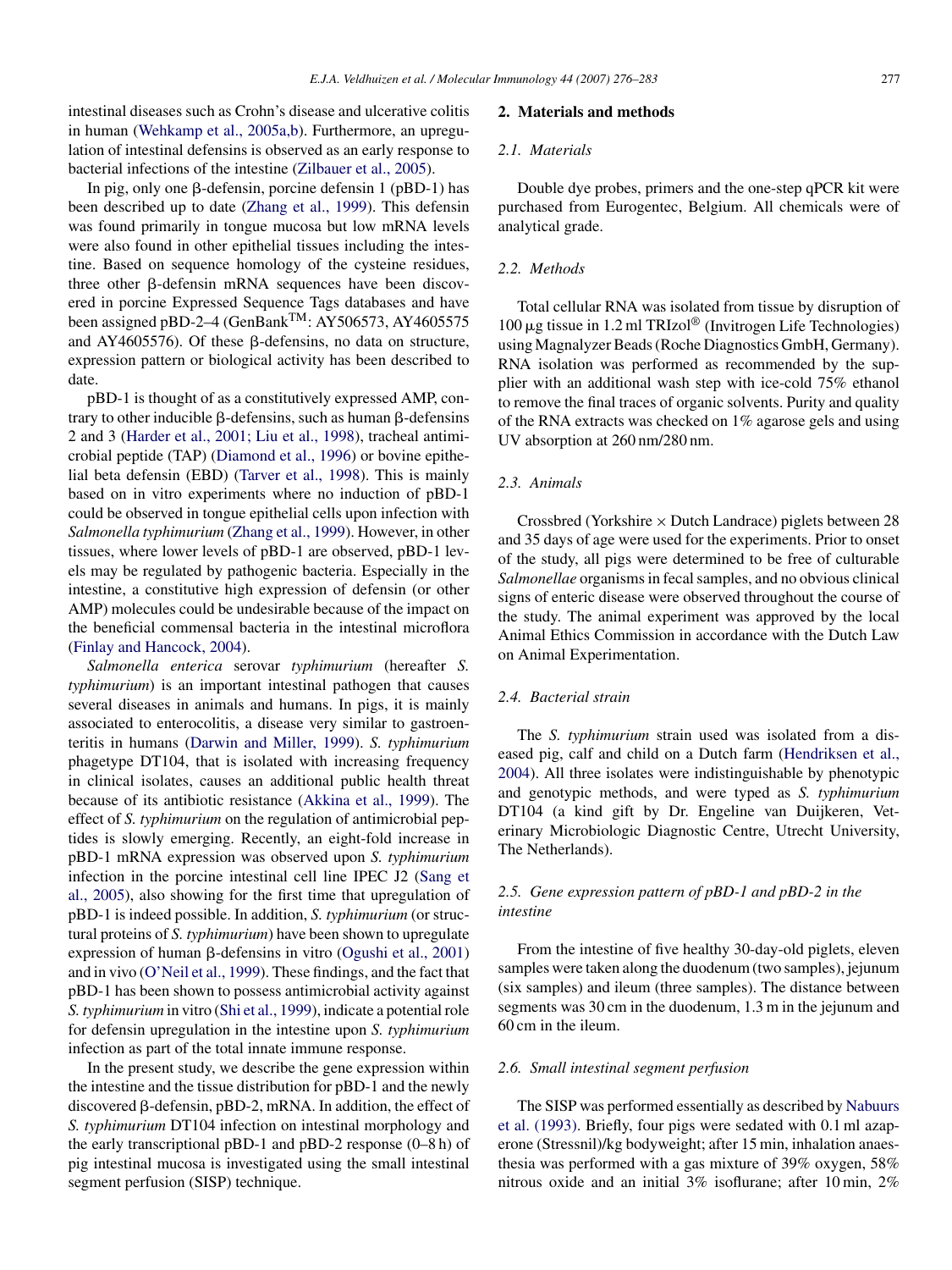

Fig. 1. Schematic presentation of the intestinal segments used in the SISP experiment. Segments were collected after: (A) 0 h, (B) 2 h, (C) 4 h and (D) 8 h. Shaded (odd numbered) segments were infected with *S. typhimurium* DT104. White (even numbered) segment were used as controls.

isoflurane. The abdominal cavity was opened and seven segments of 20 cm (control segments) or 40 cm (infected segments) were prepared by inserting a small inlet tube in the cranial site and a wide outlet tube into the caudal site of a segment. The first two segments were located in the proximal jejunum directly after the ligament of Treitz. Segments three and four were located in the mid-jejunum and segments five, six and seven covered most of the ileum. The location of the segments is schematically shown in Fig. 1. Segments 1, 3, 5 and 7 (initially  $40 \text{ cm}$ ) were perfused for 1 h with peptone solution containing 10<sup>9</sup> CFU/ml of *S. typhimurium*, followed by perfusion with peptone only. Control segments (#2, 4 and 6) (initially 20 cm) were perfused with peptone only. Mucosal samples for histology and RNA isolation (10 cm) were taken at 0, 2, 4 and 8 h as indicated in Fig. 1, after which the tubing was reconnected, and perfusion was resumed. After sample collection at 8 h, the pigs were euthanised by barbiturate overdose.

#### *2.7. Morphological characterization*

Paraffin tissue sections were stained using Haematoxylin and Eosin according to standard procedures ([Drury and Wallington,](#page-6-0) [1980\)](#page-6-0) and each segment was visually scored for the following characteristics: presence of granulocytes in the mesentery, lymphatic vessels, lumen or serosa, swelling of submucosa or villi and the presence of abnormal villi. Scoring was done on a scale of 0–5, where 0 indicated no detection and a score of 5 indicated a high abundance of the specified characteristic throughout the whole section.

#### *2.8. Immunohistochemistry*

Invasion of *S. typhimurium* was established by immunohistochemistry on deparaffinised tissue sections, using a specific anti-O *S. enterica* serovar *typhimurium* antibody (1:200 in  $PBS + 2.5\%$  BSA, 1h at room temperature) essentially as described before [\(Tersteeg et al., 2002\).](#page-7-0) Briefly, endogenous peroxidase activity was blocked with 1% hydrogen peroxide in methanol. Normal goat serum (10%, v/v, Jackson Immunoresearch West Grove, PA, USA) + 2.5% BSA, was used to reduce non-specific background staining. After incubation with the secondary biotinylated goat anti-rabbit antibody (Vector, Burlingame, CA, USA, 1:250 in PBS + 2.5% BSA) sections were treated with ABC/PO reagent (Vector) for 30 min. Between steps, sections were rinsed in PBS/Tween. Finally, the sections were incubated with DAB (3,3 -diamino-benzidine, Sigma),

0.05% in 50 mM Tris, pH 7.6, 0.03% hydrogen peroxide) for 10 min to visualize the antigen.

#### *2.9. Quantitative PCR*

A quantitative PCR reaction was set-up for three genes: porcine B-defensins 1 and 2 and hypoxanthine-guanine phosphoribosyltransferase (HPRT) genes using the primers and probes depicted in Table 1. Probes were labelled with 5' FAM (pBD-1 and HPRT) or  $5'$  Yakima Yellow (pBD-2) and  $3'$  Deep Dark Quencher 1 (all probes). All qPCR reactions were performed using one-step qPCR technology (Eurogentec), utilizing 0.1 ng RNA per reaction in 25  $\mu$ l on a ABI Prism 7000 sequence detection system (Applied Biosystems, Weiterstadt, Germany), using the following cycling protocol: 30 min at  $48\degree$ C (RT step) and 10 min at 95 °C (denaturation); 42 cycles: 15 s at 95 °C and 60 s at 60  $\degree$ C. Relative gene expression to the house keeping gene HPRT was performed in order to correct for the variance in amounts of RNA input in the reactions. Additionally, the relative expression index (REI:  $2_T^{-\Delta\Delta Ct}$ ) was determined for the SISP samples by comparison of the expression levels of the infected to the average expression levels of the control samples, with the index defined as 1.

## *2.10. Statistical analysis*

Statistical analysis was performed using SPSS Version 10.0.5 for Windows. The defensin expression pattern in the intestine was analysed by the post hoc Tukey HSD test, while differences between infected and non-infected intestinal segments in the SISP experiment were investigated by the Student's paired *t*test. Significant differences were defined as *p* < 0.05.

Table 1 Primers and probe sequences used for qPCR

| Sequence $5' \rightarrow 3'$ | Concentration (nM) |
|------------------------------|--------------------|
| tggaaagaatgtcttgattgttgaag   | 100                |
| atctttggattatgctgcttgacc     | 200                |
| acactggcaaaacaatgcaaacctgct  | 100                |
| tgccacaggtgccgatct           | 100                |
| ctgttagctgcttaaggaataaaggc   | 100                |
| tttggagcacacttgcccggcata     | 800                |
| ccagaggtccgaccactaca         | 300                |
| ggtcccttcaatcctgttgaa        | 200                |
| ctgcaacttctccccctgcccg       | 300                |
|                              |                    |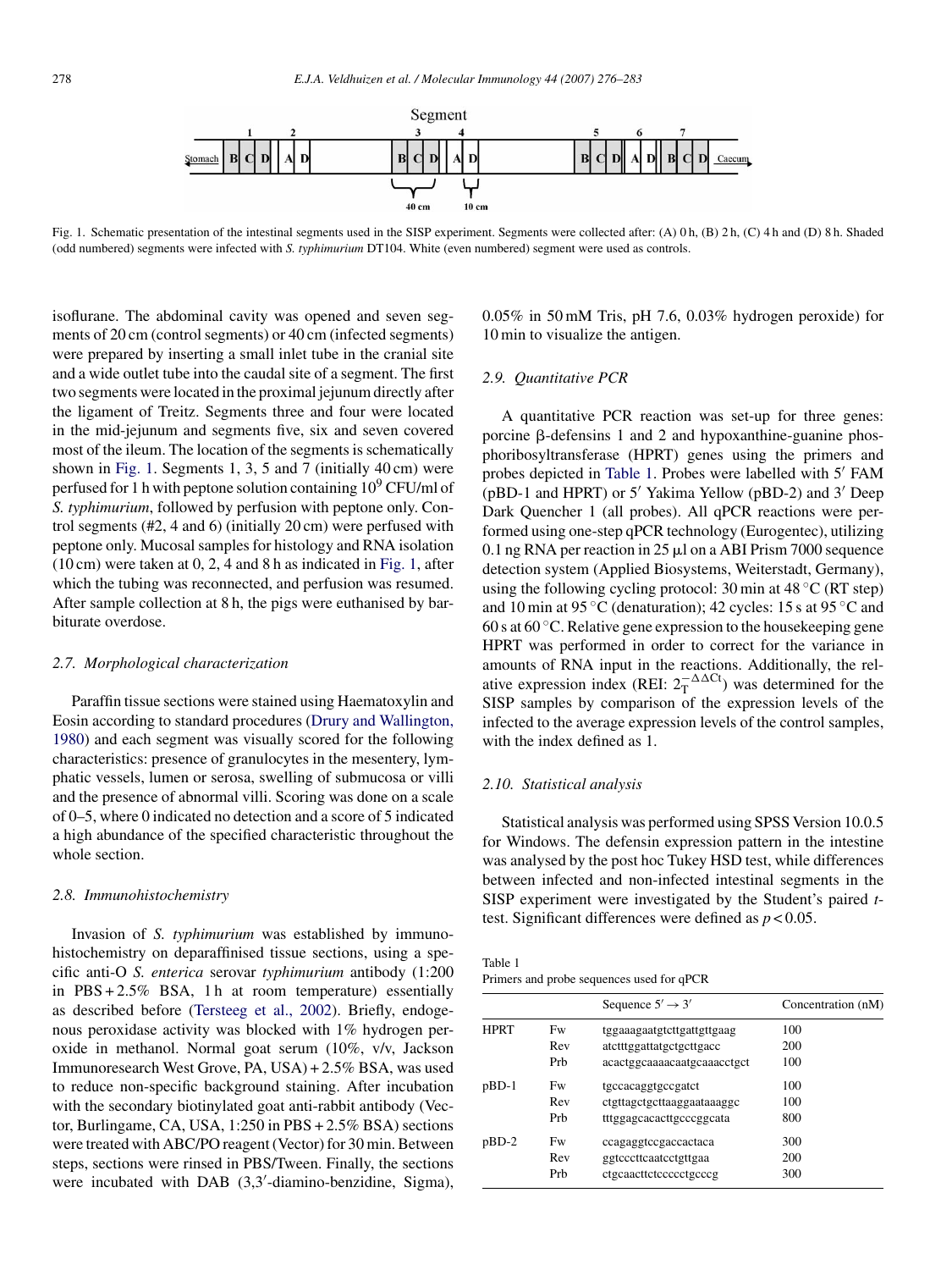<span id="page-3-0"></span>

Fig. 2. Relative gene expression of: (a) pBD-1 and (b) pBD-2, in the porcine small intestine. Shown are mean expression values plus S.E.M. Values marked 'a' are significantly different  $(p < 0.05$ , post hoc Tukey HSD test) from values marked 'b', while non-marked values are not significantly different from any value. Dd, duodenum; Jej, jejunum; Ile, ileum.

## **3. Results**

#### *3.1. Quantitative PCR*

Evaluation of quantitative real-time PCR revealed reliable and consistent amplification of the target genes pBD-1, pBD-2 and HPRT. Dilution experiments of RNA aliquots  $(160 \text{ pg} - 10 \text{ ng})$  resulted in very similar amplification efficiencies of the genes with gradients ranging from −3.1 to −3.4  $(R^2 > 0.95)$ . Thus, results were normalized against HPRT by calculating the difference in Ct  $(\Delta Ct)$  and expressed as relative expression levels.

#### *3.2. Gene expression of pBD-1 and pBD-2 in the intestine*

In order to determine the intestinal gene expression pattern of pBD-1 and pBD-2, mucosal scrapings along the whole intestine were taken from five healthy pigs. Expression of defensins along the intestine was assessed using qPCR and is shown in Fig. 2. For pBD-1, expression is low (close to the detection limit in our system), in the duodenum, and then approximately 10-fold higher and relatively stable along the whole jejunum and ileum (although a small increase from the proximal to distal part can be observed). pBD-2 expression is relatively high in the duodenum, drops at the start of the ileum and then slowly increases further



Fig. 3. Tissue distribution of: (a) pBD-1 and (b) pBD-2 mRNA. Values are depicted as relative pBD/HPRT levels plus standard deviation, compared to the jejunum.

distal along the jejunum which then shows another sudden drop at the beginning of the ileum. Although the differences are not statistically significant  $(p > 0.05)$  along the jejunum and ileum, this peculiar wave-shaped expression level in the intestine was observed in every single animal.

To relate the intestinal expression of pBDs in the intestine, defensin mRNA levels were also determined in several other tissues and are shown in Fig. 3. The highest mRNA expression of pBD-1 (relative to the household gene HPRT) is observed in the tongue while all other tissues tested showed much lower expression levels. Mucosal scrapings of the tongue even had a 10-fold higher level of pBD-1 mRNA compared to tongue tissues (not shown). For pBD-2 the expression pattern is quite different with kidney, liver and to a lower extend aorta and tongue having the highest mRNA expression. For both defensins it is obvious that, in healthy pigs, starting levels of defensin mRNA in the intestine are relatively low compared to other organs.

#### *3.3. Small intestinal segment perfusion*

The morphological characterization of the intestinal samples of the SISP, depicted in [Table 2](#page-4-0) show some distinct effects. In general, granulocytes are observed after 2 h in all segments, and after 8 h a difference between the number of granulocytes in the lumen of infected and non-infected segments is seen. Granulocytes at other locations in the intestine do not seem to differ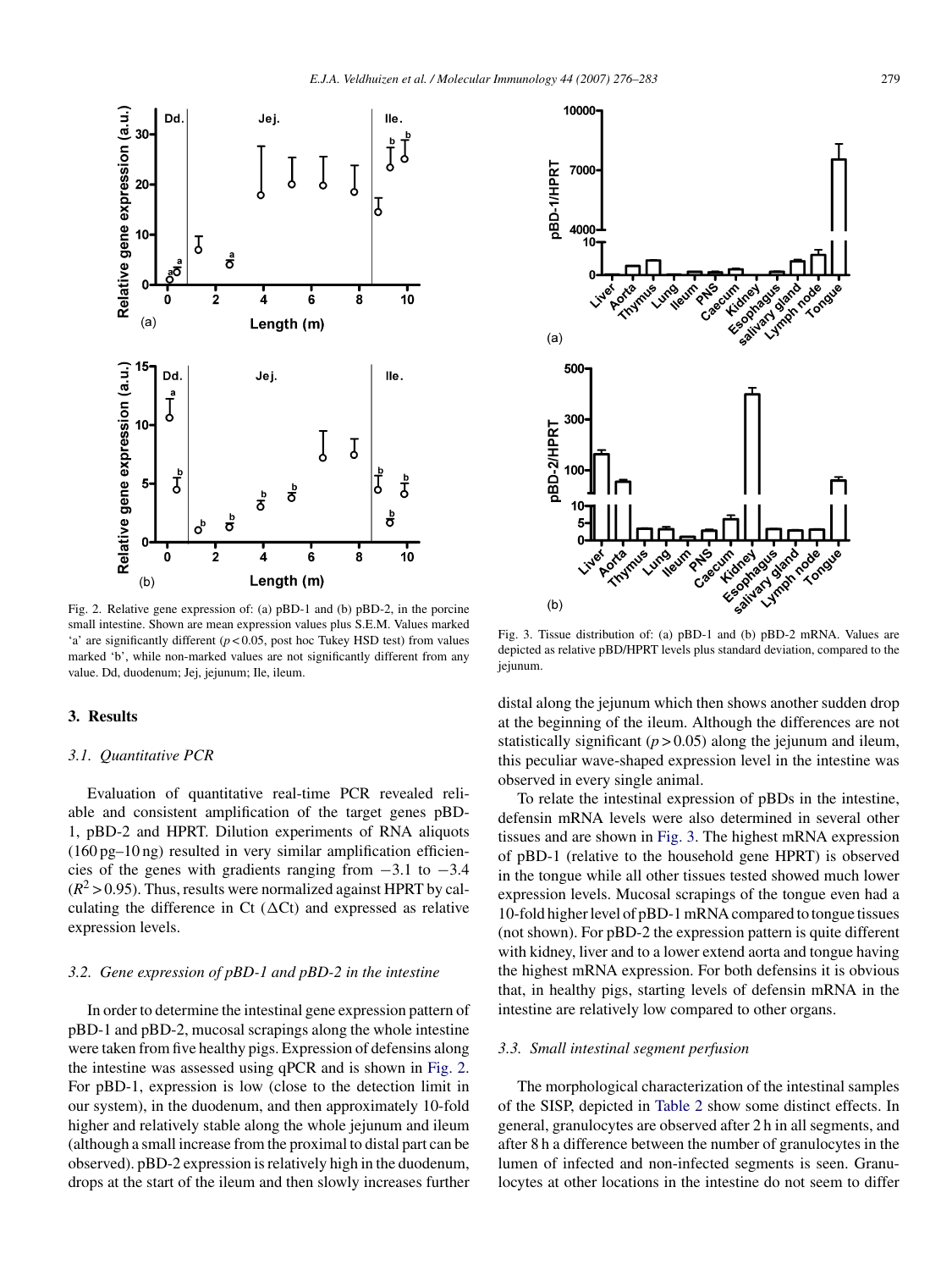<span id="page-4-0"></span>

| Table 2                               |
|---------------------------------------|
| Morphological scoring of SISP samples |

| Time (h)       | Segment          | Granulocytes |                   |        | Swelling  |           |        |                |
|----------------|------------------|--------------|-------------------|--------|-----------|-----------|--------|----------------|
|                |                  | Lumen        | Lymphatic vessels | Serosa | Mesentery | Submucosa | Villi  | Abnormal villi |
| $\theta$       | $\mathbf{2}$     | 0.3(3)       | 0.3(3)            | 0.0    | 0.0       | 0.0       | 0.0    | 0.0            |
|                | 4                | 0.0          | 0.0               | 0.0    | 0.2(2/3)  | 0.0       | 0.0    | 0.0            |
|                | 6                | 0.1(3)       | 0.0               | 0.0    | 0.0(4/4)  | 0.0       | 0.0    | 0.0            |
| 2              |                  | 1.4(1)       | 0.5(2)            | 1.6(0) | 2.3(0/4)  | 0.3(3)    | 0.0    | 0.0            |
|                | $\mathfrak{Z}$   | 0.4(2)       | 1.1(0)            | 1.8(0) | 2.5(0/2)  | 0.0       | 0.0    | 0.0            |
|                | 5                | 0.0          | 0.8(1)            | 1.5(1) | 2.0(0/2)  | 0.4(2)    | 0.0    | 0.0            |
|                | $\tau$           | 0.5(2)       | 1.3(0)            | 1.8(0) | 2.5(0/2)  | 0.3(3)    | 0.0    | 0.0            |
| $\overline{4}$ | 1                | 1.6(0)       | 1.5(0)            | 2.8(0) | 2.5(0/2)  | 1.3(3)    | 0.5(3) | 0.5(3)         |
|                | 3                | 1.6(0)       | 2.5(0)            | 3.5(0) | 3.8(0/4)  | 2.3(1)    | 0.0    | 0.3(3)         |
|                | 5                | 1.3(1)       | 2.0(1)            | 2.4(0) | 3.0(0/3)  | 2.8(1)    | 0.8(2) | 1.3(2)         |
|                | $\overline{7}$   | 0.4(2)       | 2.5(0)            | 3.5(0) | 3.5(0/2)  | 2.6(0)    | 1.0(2) | 0.5(2)         |
| 8              | 1                | 3.5(0)       | 3.3(0)            | 4.0(0) | 3.0(0/1)  | 3.0(1)    | 1.3(2) | 1.8(0)         |
|                | $\boldsymbol{2}$ | 0.8(0)       | 3.0(0)            | 4.0(0) | 3.7(0/3)  | 1.5(2)    | 1.3(2) | 1.0(2)         |
|                | $\mathfrak{Z}$   | 2.4(0)       | 3.0(0)            | 4.4(0) | 3.3(0/3)  | 4.0(0)    | 1.8(2) | 1.3(2)         |
|                | 4                | 0.6(1)       | 2.8(0)            | 3.8(0) | 4.0(0/3)  | 3.3(0)    | 1.3(2) | 1.0(2)         |
|                | 5                | 1.5(0)       | 3.3(0)            | 4.4(0) | 4.0(0/3)  | 2.0(0)    | 0.7(2) | 0.7(2)         |
|                | 6                | 0.8(2)       | 3.5(0)            | 4.3(0) | 4.5(0/4)  | 2.8(0)    | 1.0(1) | 1.5(0)         |
|                | $\overline{7}$   | 1.9(0)       | 3.5(0)            | 4.8(0) | 4.5(0/4)  | 4.0(0)    | 2.0(1) | 1.0(2)         |

Values are depicted as the average of segments from four piglets, using a scoring range from 0 (none) to 5 (very abundant) of the characteristic morphology. Between brackets the number of piglets with a score of 0 is depicted. The exception is the column depicting the granulocytes in the mesentery because the mesentery was not always present in the paraffin slides. Here, the average is depicted with the number of zero scores/the number of samples in between brackets. Control (non-infected) segments are shown in bold.

between infected and non-infected segments. Swelling of submucosa starts after 4 h and no difference is observed between infected and non-infected segments after 8 h. Swelling of villi was less distinct but could be observed in a few samples. However, overall morphology of the villi was well preserved after 8 h, indicating that the experimental procedure had a relatively mild effect within the time frame of the experiment on the intestinal morphology.

## *3.4. Immunohistochemistry*

Invasion of *S. typhimurium* was followed by immunostaining using an anti-O *S. typhimurium* antibody. At all time points *S. typhimurium* could be detected in the infected segments, after 2 h mainly in the lumen and epithelium of the villi (Fig. 4), and at later time points also in the lamina propria. Occasionally, *S. typhimurium* was detected in the lymphatic vessels, serosa and mesentery. In a few samples, *S. typhimurium* could also be detected in the serosa and mesentery and lymphatic vessels of the control samples after 8 h. This is consistent with traffic of *S. typhimurium* through the blood or lymphatic system.

# *3.5. Effect of S. typhimurium on gene expression of pBD-1 and pBD-2*

Total RNA was extracted from mucosal scrapings of all intestinal segments and used for quantitative PCR. Expression levels were normalized to the housekeeping gene HPRT and the infected segments were compared to the control segments. The resulting relative expression index for the 8-h infected segments is shown in [Fig. 5. O](#page-5-0)nly small differences are observed between control and infected segments with three infected segments having a statistically significantly different expression compared to the control segments  $(p < 0.05)$ : a reduction of pBD-1 mRNA  $(REI < 1)$  in the proximal part of the ileum (segment 5), and an increase of pBD-2 in the first part of the jejunum (segment 1) and the distal part of the ileum (segment 7). However, the *S. typhimurium* infected segments taken after 0, 2 or 4 h showed similar defensin mRNA levels compared to the controls (results not shown).



Fig. 4. Detection of *S. typhimurium* by immunohistochemistry. This section shows the proximal ileum (segment 5), 2 h post-infection. *S. typhimurium* was visualized using a specific anti-O *S. enterica* serovar *typhimurium* antibody, biotinylated goat anti-rabbit antibody and finally DAB. Invasion of *S. typhimurium* can be detected in the epithelial layer and the lamina propria.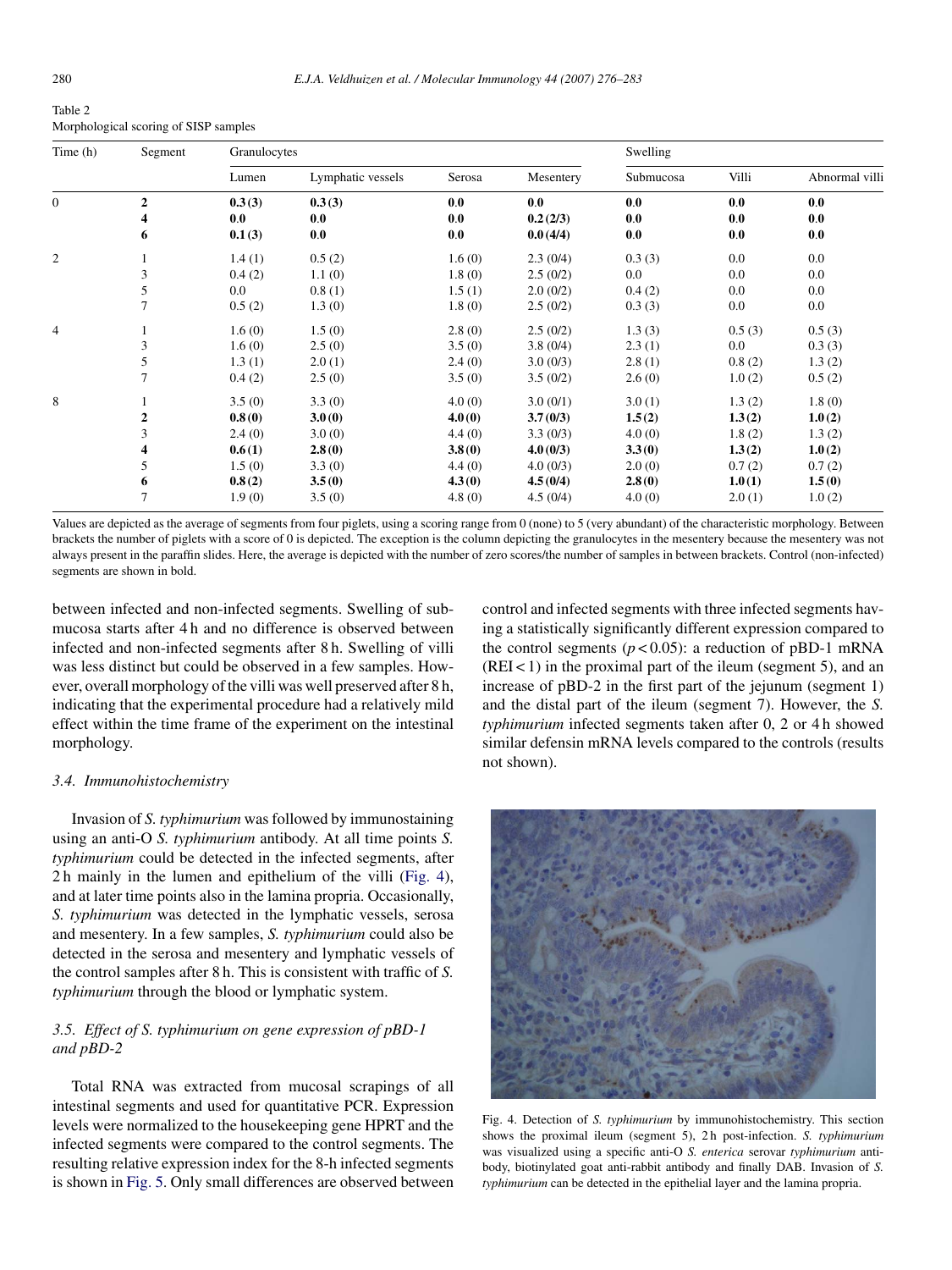<span id="page-5-0"></span>

Fig. 5. Relative expression index (REI) of *S. typhimurium* infected segments after 8 h. A REI of 1 is defined as equal expression in the infected segments compared to the average of the control samples. The four infected segments (S1, 3, 5 and 7) are depicted on the *X*-axis while the REI is shown on the *Y*-axis. Infected segments with significantly different (*p* < 0.05, Student's*t*-test) defensin mRNA levels compared to the corresponding control segments are labelled 'a'.  $(a)$  pBD-1 and  $(b)$  pBD-2.

## **4. Discussion**

In this report, we describe the gene expression pattern of the -defensins pBD-1 and pBD-2, and the effect of *S. typhimurium* infection on the expression of defensins in the intestinal epithelium, using the small intestinal perfusion technique. The SISP model was originally developed to study the effect of metabolites on water absorption capacity of the intestine ([Nabuurs et](#page-7-0) [al., 1993\),](#page-7-0) but has also proven to be a valuable technique for genomic studies ([Niewold et al., 2005\).](#page-7-0) In this model, isolated segments of the jejunum and ileum can be infected with a high dose of pathogens while blood supply and innervation remain intact. One of the main advantages of this technique is the minimization of the effect of individual variation between animals because the control segments are within the same animal and in the same part of the intestine as the infected segments. Contrary to oral infections, the technique also provides the possibility to infect the intestinal epithelial cells with a known density of pathogens in vivo. This makes the SISP an important model for gastrointestinal research. In addition, a recently published genome analysis has shown that pig is much closer related to human than rodents [\(Wernersson et al., 2005\).](#page-7-0) The similarity of especially the alimentary tract also makes the SISP model an important tool for research in human gastrointestinal diseases.

One of our concerns of the SISP model was the effect of extensive handling of intestinal segments during the experiment (where besides the initial operation the segments have to be deand reattached to the tubes). Therefore, we performed for the first time, an extensive morphological examination of infected and non-infected segments. This showed that, despite some swelling of the submucosa, the overall morphology of the non-infected control segments stayed well preserved [\(Table 2\),](#page-4-0) during the whole experiment. In addition, quantitative PCR showed that the relative and absolute mRNA levels of defensins did not change (not shown), indicating that the experimental procedure itself had no major impact on expression of the target genes. Furthermore, the epithelial marker I-FAB showed consistent expression in microarray analysis of the mid-jejunum segment (Niewold et al., personal communication) and former studies have shown that the intestinal segments are functionally active with respect to water absorption ([Nabuurs et al., 1993\),](#page-7-0) indicating again that no major effect is induced by the experimental procedure. On the later time points in the infection, more granulocytes were observed in both infected and non-infected segments and more swelling of villi and submucosa was visible. However, whether this was an effect due to the experimental procedure or whether it was a systemic reaction to the *S. typhimurium* infection cannot be deduced from the current experimental set-up.

Quantification of defensin mRNA levels was performed by one-step qPCR, a strategy that minimizes experimental variation because both steps (reverse transcription and PCR) are performed in one tube. However, using this technique, it is impossible to detect absolute mRNA levels of the target gene because this would involve comparison to cDNA standards that do not take into account the reverse transcriptase reaction efficiency ([Giulietti et al., 2001; Wong and Medrano, 2005\).](#page-6-0) Therefore, relative gene expression compared to the housekeeping gene HPRT was used in this study. Depicting relative expression levels relies on similar PCR amplification efficiencies of the two genes and stable expression of the housekeeping gene among different tissues. Whereas we showed that the amplification efficiency was comparable in our experiments on the intestinal samples, the relative expression of HPRT in different organs was not addressed in our study. However, [Oleksiewicz et al. \(2001\)](#page-7-0) have shown that in pigs, the expression level of housekeeping genes can vary up to 60-fold among different organs. Therefore, the gene expression levels in [Fig. 2](#page-3-0) are depicted as relative defensin expression (since all samples are from the intestine) while [Fig. 3](#page-3-0) depicts the expression levels as relative pBD/HPRT ratios. This indicates that the values depicted in [Fig. 3](#page-3-0) reflect differences in both housekeeping and target gene and should not be read as absolute expression levels of defensin mRNA. For detection of small differences in expression of the target gene in different organs, multiple housekeeping genes should be measured ([Vandesompele et al., 2002\),](#page-7-0) which was outside of the scope of our study. Despite the possible variation in expression levels of the household gene, a general expression pattern in high and low expression sites can be found [\(Fig. 3\).](#page-3-0) If the differences were merely reflecting HPRT mRNA level differences between tissues, a similar pattern would be observed for both pBD-1 and pBD-2. Obviously, this is not the case. The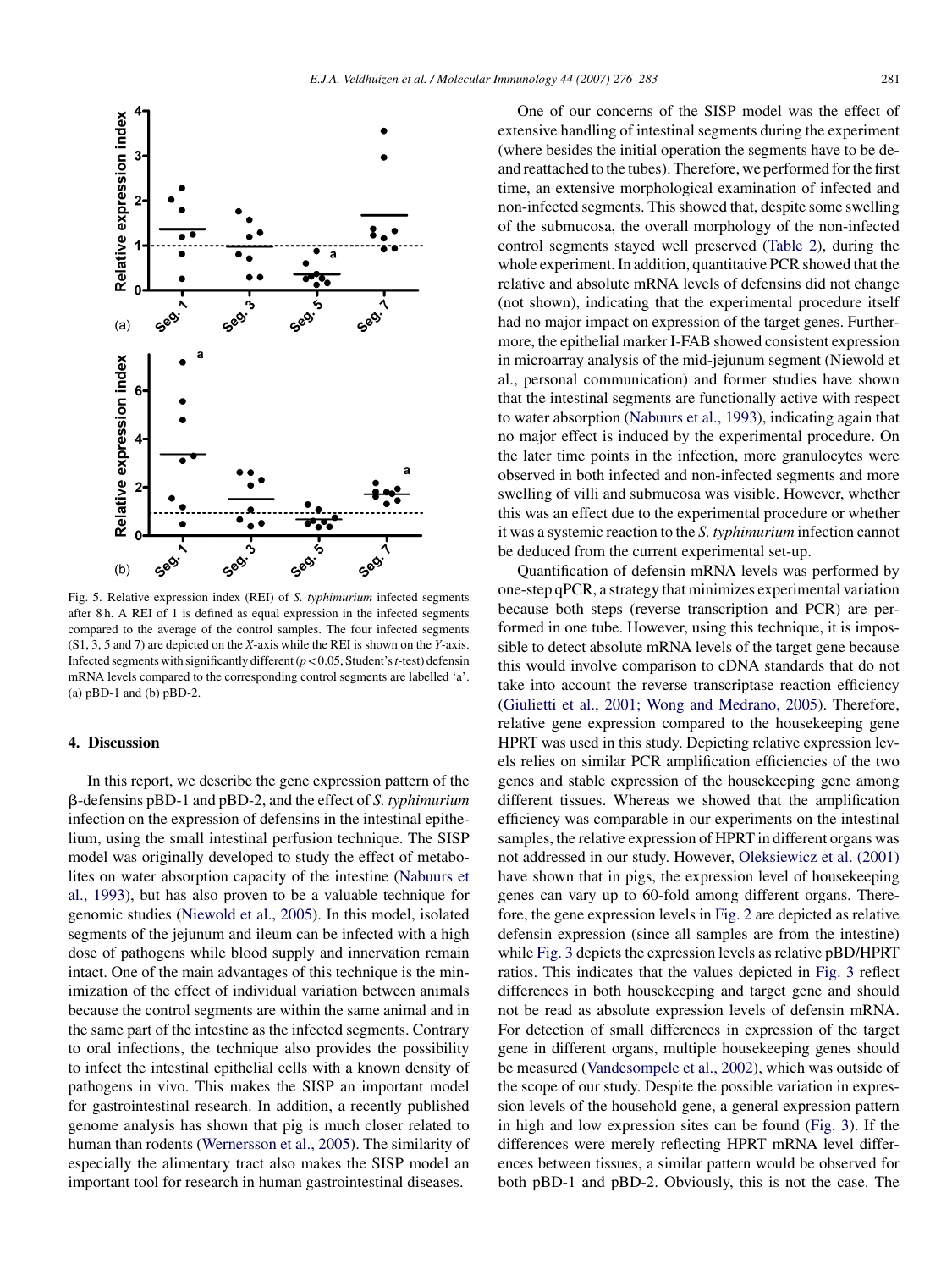<span id="page-6-0"></span>expression of pBD-1 correlates well with the pattern described before ([Zhang et al., 1998\).](#page-7-0) For pBD-2 no expression sites have been described, but based on these studies, high levels of pBD-2 mRNA are found in liver, kidney and to a lesser extend aorta. One should always keep in mind though that age and health status of the animal can have a major impact on this expression pattern (Caverly et al., 2003; Meyerholz et al., 2004; Stolzenberg et al., 1997).

We hypothesized that the relatively low expression of pBD-1 and pBD-2 in the intestine compared to other tissues could reflect a potential for upregulation of these defensins upon bacterial infection. Regulation of  $\beta$ -defensin levels are, so far, only described at the transcriptional level where many triggers can induce gene expression and subsequent defensin protein levels. However, no large upregulation for either pBD-1 or pBD-2 was observed in our experimental conditions. Even though we found three intestinal segments having statistically significant different gene expression after 8 h (of which one segment showed a downregulation of pBD-1), the in vivo significance of these differences is very doubtful because of the low magnitude of the observed differences and the low starting levels of pBD expression in the intestine. We therefore concluded that there was no true upregulation of pBD-1 or pBD-2 under these experimental conditions. For pBD-1, similar results were described using *S. typhimurium* or well known pro-inflammatory mediators such as LPS, TNF- $\alpha$  and IL-1 $\beta$  in tongue epithelial cell cultures (Liu et al., 2001; Zhang et al., 1999). In addition, analysis of the promoter region of pBD-1 showed no consensus sequences for NF-IL6 or NF- $\kappa$ B, which are present in the inducible EBD and TAP genes ([Zhang et al., 1999\).](#page-7-0) The observed lack of induced expression of pBD-1 and pBD-2 could indicate that both defensins are constitutively expressed in the intestine, but it could also mean that other stimulatory factors trigger upregulation. In addition, it is possible that *S. typhimurium* can escape destruction by antimicrobial defence mechanisms by evading the immune response. This might, in fact, be one of the most important mechanisms of *S. typhimurium* to persist in the pig intestine. In this respect, it is interesting to see that this specific *Salmonella* strain only caused a very mild response on gene expression, as deduced by microarray analysis, upon infection of the porcine jejunum (Niewold et al., personal communication), while enterotoxigenic *Escherichia coli*, under the same experimental conditions, caused the upregulation of approximately 300 genes ([Niewold et al., 2005\).](#page-7-0) It would be very interesting to test whether other pathogens that cause more symptoms of inflammation, such as the enterotoxigenic *E. coli* would have an effect on pBD expression in the pig intestine.

In summary, gene expression for pBD-1 and pBD-2 was determined and showed a characteristic intestinal expression pattern for both defensins. The highest expression levels were found in tongue (pBD-1) and kidney and liver (pBD-2). Small segment intestinal perfusion of piglets was used to test whether *S. typhimurium* DT104 could upregulate porcine β-defensins 1 and 2 in vivo. No effect on pBD levels could be observed, indicating that intestinal pBD expression is either constitutive, or that *S. typhimurium* is capable of evading the host innate immune response.

#### **Acknowledgements**

The authors like to thank Arie Hoogendoorn and Johan Meijer for their excellent technical skills during the SISP experiments and Frans van Mil for his help with the immunohistochemistry experiments. Astrid Hogenkamp is thanked for her help with the statistical analysis. This work was supported by a research grant (Adaptation and Resistance Programme) from the Animal Sciences Group (Wageningen University and Research Centre) and the Faculty of Veterinary Medicine (Utrecht University), The Netherlands.

#### **References**

- Akkina, J.E., Hogue, A.T., Angulo, F.J., Johnson, R., Petersen, K.E., Saini, P.K., Fedorka-Cray, P.J., Schlosser, W.D., 1999. Epidemiologic aspects, control, and importance of multiple-drug resistant *Salmonella typhimurium* DT104 in the United States. J. Am. Vet. Med. Assoc. 214, 790–798.
- Caverly, J.M., Diamond, G., Gallup, J.M., Brogden, K.A., Dixon, R.A., Ackermann, M.R., 2003. Coordinated expression of tracheal antimicrobial peptide and inflammatory-response elements in the lungs of neonatal calves with acute bacterial pneumonia. Infect. Immun. 71, 2950–2955.
- Conejo-Garcia, J.R., Benencia, F., Courreges, M.C., Kang, E., Mohamed-Hadley, A., Buckanovich, R.J., Holtz, D.O., Jenkins, A., Na, H., Zhang, L., Wagner, D.S., Katsaros, D., Caroll, R., Coukos, G., 2004. Tumor-infiltrating dendritic cell precursors recruited by a beta-defensin contribute to vasculogenesis under the influence of Vegf-A. Nat. Med. 10, 950–958.
- Darwin, K.H., Miller, V.L., 1999. Molecular basis of the interaction of *Salmonella* with the intestinal mucosa. Clin. Microbiol. Rev. 12, 405– 428.
- Diamond, G., Russell, J.P., Bevins, C.L., 1996. Inducible expression of an antibiotic peptide gene in lipopolysaccharide-challenged tracheal epithelial cells. Proc. Natl. Acad. Sci. U.S.A. 93, 5156–5160.
- Drury, R.A.B., Wallington, E.A., 1980. Carlton's Histological Technique. Oxford University Press, Oxford.
- Finlay, B.B., Hancock, R.E., 2004. Can innate immunity be enhanced to treat microbial infections? Nat. Rev. Microbiol. 2, 497–504.
- Giulietti, A., Overbergh, L., Valckx, D., Decallonne, B., Bouillon, R., Mathieu, C., 2001. An overview of real-time quantitative PCR: applications to quantify cytokine gene expression. Methods 25, 386–401.
- Harder, J., Bartels, J., Christophers, E., Schröder, J.M., 2001. Isolation and characterization of human beta-defensin-3, a novel human inducible peptide antibiotic. J. Biol. Chem. 276, 5707–5713.
- Hendriksen, S.W., Orsel, K., Wagenaar, J.A., Miko, A., van Duijkeren, E., 2004. Animal-to-human transmission of *Salmonella typhimurium* DT104A variant. Emerg. Infect. Dis. 10, 2225–2227.
- Li, J., Post, M., Volk, R., Gao, Y., Li, M., Metais, C., Sato, K., Tsai, J., Aird, W., Rosenberg, R.D., Hampton, T.G., Li, J., Sellke, F., Carmeliet, P., Simons, M., 2000. PR39, a peptide regulator of angiogenesis. Nat. Med. 6, 49–55.
- Liu, F., Abiko, Y., Nishimura, M., Kusano, K., Shi, S., Kaku, T., Lin, F., 2001. Expression of inflammatory cytokines and beta-defensin 1 mRNAs in porcine epithelial rests of Malassez in vitro. Med. Electron. Microsc. 34, 174–178.
- Liu, L., Wang, L., Jia, H.P., Zhao, C., Heng, H.H., Schutte, B.C., McCray Jr., P.B., Ganz, T., 1998. Structure and mapping of the human beta-defensin HBD-2 gene and its expression at sites of inflammation. Gene 222, 237–244.
- Meyerholz, D.K., Gallup, J.M., Grubor, B.M., Evans, R.B., Tack, B.F., McCray Jr., P.B., Ackermann, M.R., 2004. Developmental expression and distribution of sheep beta-defensin-2. Dev. Comp. Immunol. 28, 171–178.
- Mygind, P.H., Fischer, R.L., Schnorr, K.M., Hansen, M.T., Sönksen, C.P., Ludvigsen, S., Raventós, D., Buskov, S., Christensen, B., De Maria, L., Taboureau, O., Yaver, D., Elvig-Jørgensen, S.G., Sørensen, M.V., Christensen, B.E., Kjærulff, S., Frimodt-Moller, N., Lehrer, R.I., Zasloff, M., Kristensen, H.H., 2005. Plectasin is a peptide antibiotic with therapeutic potential from a saprophytic fungus. Nature 437, 975–980.